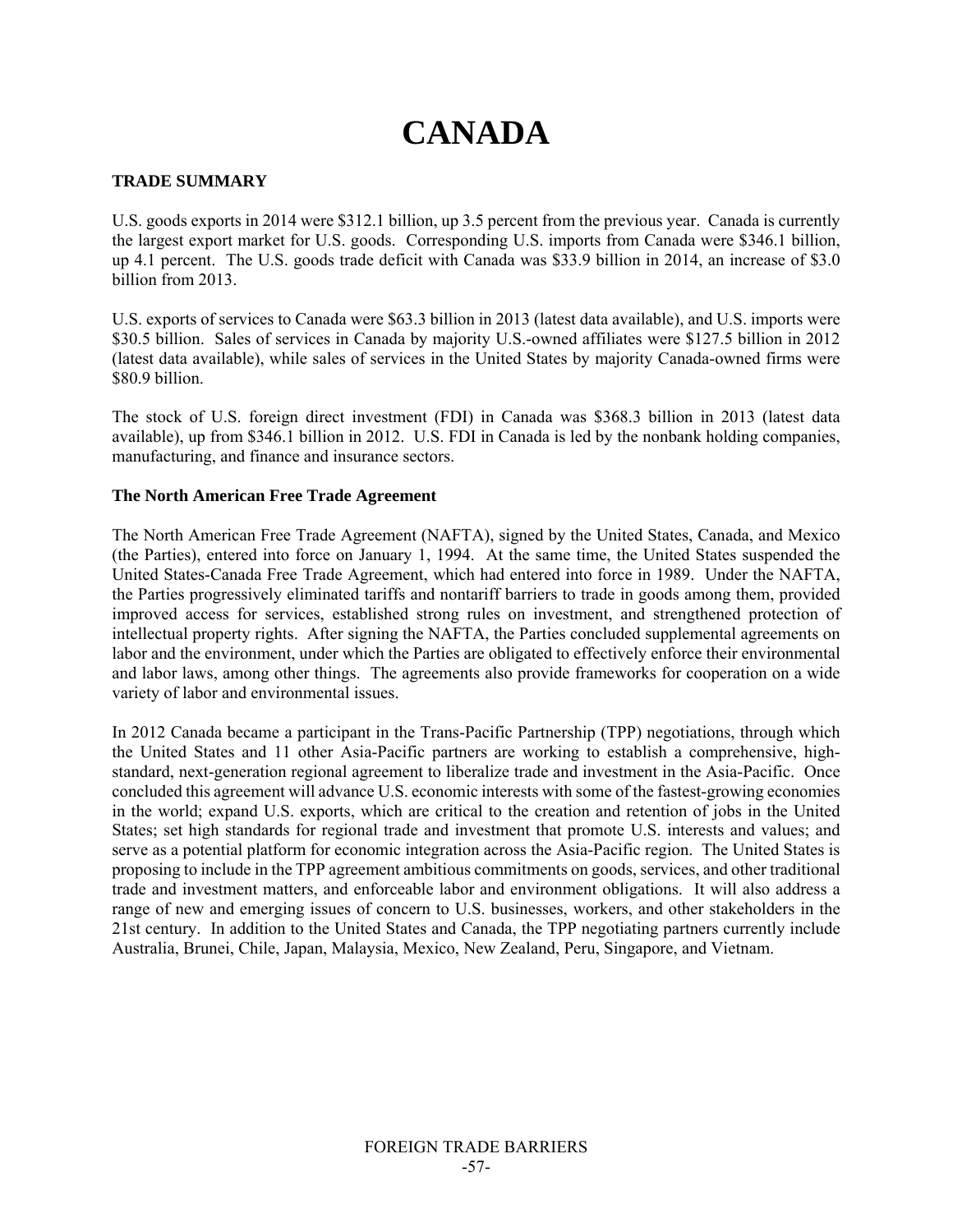## **TECHNICAL BARRIERS TO TRADE / SANITARY AND PHYTOSANTIARY BARRIERS**

#### **Technical Barriers to Trade**

#### *Restrictions on U.S. Seeds Exports*

Canada's Seeds Act prohibits the sale, advertising, or importation into Canada of seed varieties that are not registered in the prescribed manner. In order to apply for seed varietal registration, the applicant must reside permanently in Canada. In addition, once registered, the seed variety must be grown in Canada in order to avail the resulting crop of any benefits under the Canada Grain Act's grain grading and inspection system. This operates as a trade barrier to the many U.S. seeds (*e.g.,* wheat, barely, etc.) that are not varieties registered in Canada. In 2013, the Canadian government presented an options paper seeking guidance on how to modernize and streamline the crop variety registration system. Among the options is to remove the oversight role of Canada's federal government in varietal registration.

#### *Cheese Compositional Standards*

Canada's compositional standards for cheese further restrict access of certain U.S. dairy products to the Canadian market. These regulations limit the ingredients that can be used in cheese making, require use of a minimum percentage of fluid milk in the cheese-making process, and hold importers more accountable for ensuring that the imported product is in full compliance. The compositional standards also apply to cheese that is listed as an ingredient in processed food.

## **IMPORT POLICIES**

### **Agricultural Supply Management**

Canada uses supply management systems to regulate its dairy, chicken, turkey, and egg industries. Canada's supply management regime involves production quotas, producer marketing boards to regulate price and supply, and tariff-rate quotas (TRQs). Canada's supply management regime severely limits the ability of U.S. producers to increase exports to Canada above TRQ levels and inflates the prices Canadians pay for dairy and poultry products. Under the current system, U.S. imports above quota levels are subject to prohibitively high tariffs (*e.g.*, 245 percent for cheese, 298 percent for butter). The United States continues to press for the elimination of all remaining tariffs and TRQs.

Additional Canadian actions limit the access of U.S. exporters to the Canadian dairy market. For example, the United States has issues surrounding tariff classification of dairy products that have slowed or stopped trade of certain products.

## *Geographical Indications*

Canada and the European Union (EU) announced August 5, 2014 that they had reached agreement on a complete text on the Canada-EU Comprehensive Economic and Trade Agreement (CETA). The details contained in the agreement have raised serious concerns with respect to access for current and future U.S. agricultural and foodstuff producers. For example, the Canadian government has agreed to the EU's request to automatically protect more than 170 food and beverage terms as geographical indications without providing for due process safeguards, such as the possibility of refusal of applications or objection by third parties. Also, while the agreement appears to provide limited safeguards for the use of generic terms with respect to a short list of specific terms for existing producers, concerns remain about the right for future producers to use those terms and for producers to use generic terms with respect to other products. In addition, the U.S. Government continues to examine the effect the agreement will have on the use of

## FOREIGN TRADE BARRIERS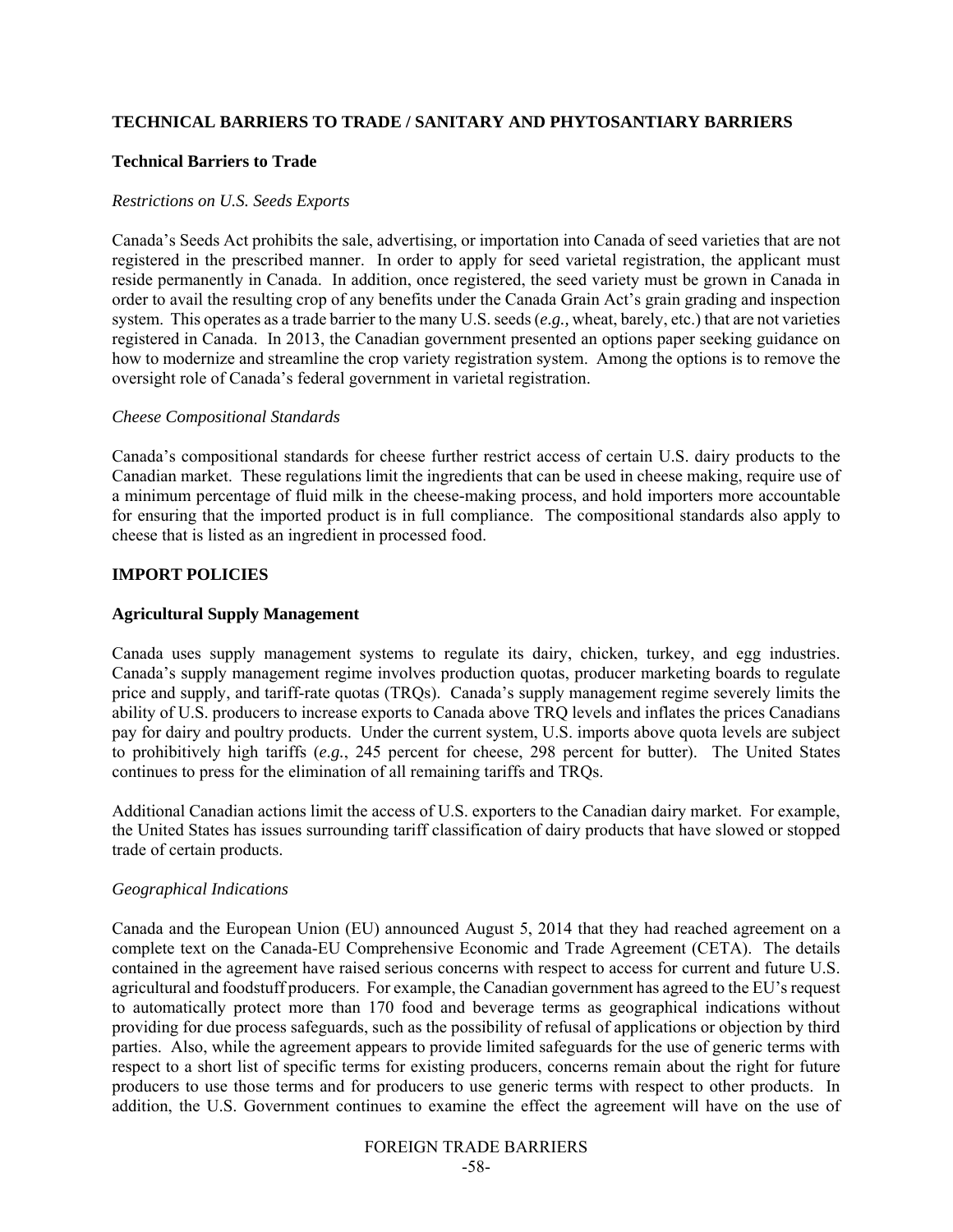individual components of compound terms, the use of translations, and prior rights of existing trademark owners.

## **Restrictions on U.S. Grain Exports**

Under the Canada Grain Act, U.S. origin wheat and barley are not eligible to receive Canadian statutory grades, which are reserved exclusively for grains grown in Canada. As a result, while approved varieties of wheat and barley can be brought into Canada and sold at a fair price based on contract-based specifications, they must be segregated under Canada's grain handling system from Canadian varieties that are eligible for grading. Canadian wheat and barley exporters do not face such a two-tiered grain handling system in the United States. The Modernization of Canada's Grain Industry Act (Bill C-48), introduced in December 2014, would allow for grading of U.S. grain. Furthermore, under the Grain Act, grain varieties which are not approved in Canada may only receive the lowest official statutory grade in the particular class (for example, feed-grade wheat or #5 Amber Durum).

U.S. stakeholders are seeking to address concerns about Canada's varietal registration and grain grading system through existing channels of cooperation among U.S. and Canadian stakeholders, for example as part of the work of a task force created by not-for-profit associations from the United States and Canada. In 2013, the Canadian government presented an options paper seeking guidance from stakeholders on how to modernize and streamline the crop variety registration system. Among the options is to remove the oversight role of Canada's federal government in varietal registration.

## **Personal Duty Exemption**

Canada's personal duty exemption for residents who bring back goods from trips outside of its borders is less generous than the U.S. personal duty exemption. In particular, both Canada and the United States have similar personal duty exemptions for goods brought back from travel of more than 24 hours; however, the United States allows travelers to bring back up to \$200 of duty-free goods from trips of less than 24 hours, while Canada has no duty-free allowance for goods purchased during trips of less than 24 hours. Canadians who spend more than 24 hours outside of Canada can bring back C\$200 worth of goods duty free while duty-free limit for trips over 48 hours is C\$800. However, Canada provides no duty-exemption for returning residents who have been out of Canada for fewer than 24 hours. The United States provides similar treatment for its returning travelers who spend more than 24 hours outside of the country, but unlike Canada, also allows up to \$200 of duty-free goods after visits of less than 24 hours.

## *Wine, Beer, and Spirits*

Most Canadian provinces restrict the sale of wine, beer, and spirits through province-run liquor control boards. Market access barriers in those provinces greatly hamper exports of U.S. wine, beer, and spirits to Canada. These barriers include cost-of-service mark-ups, restrictions on listings (products which the liquor board will sell), reference prices (either maximum prices the liquor board is willing to pay or prices below which imported products may not be sold in order to avoid undercutting domestic prices), labeling requirements, discounting policies (requirements that suppliers offer rebates or reduce their prices to meet sales targets), distribution, and warehousing policies. The United States is monitoring changes stemming from British Columbia's Liquor Policy Review and proposed changes in Ontario that would affect the sale of wine to ensure that any new policies do not allow preferences for Canadian wines beyond what is granted in existing trade agreements.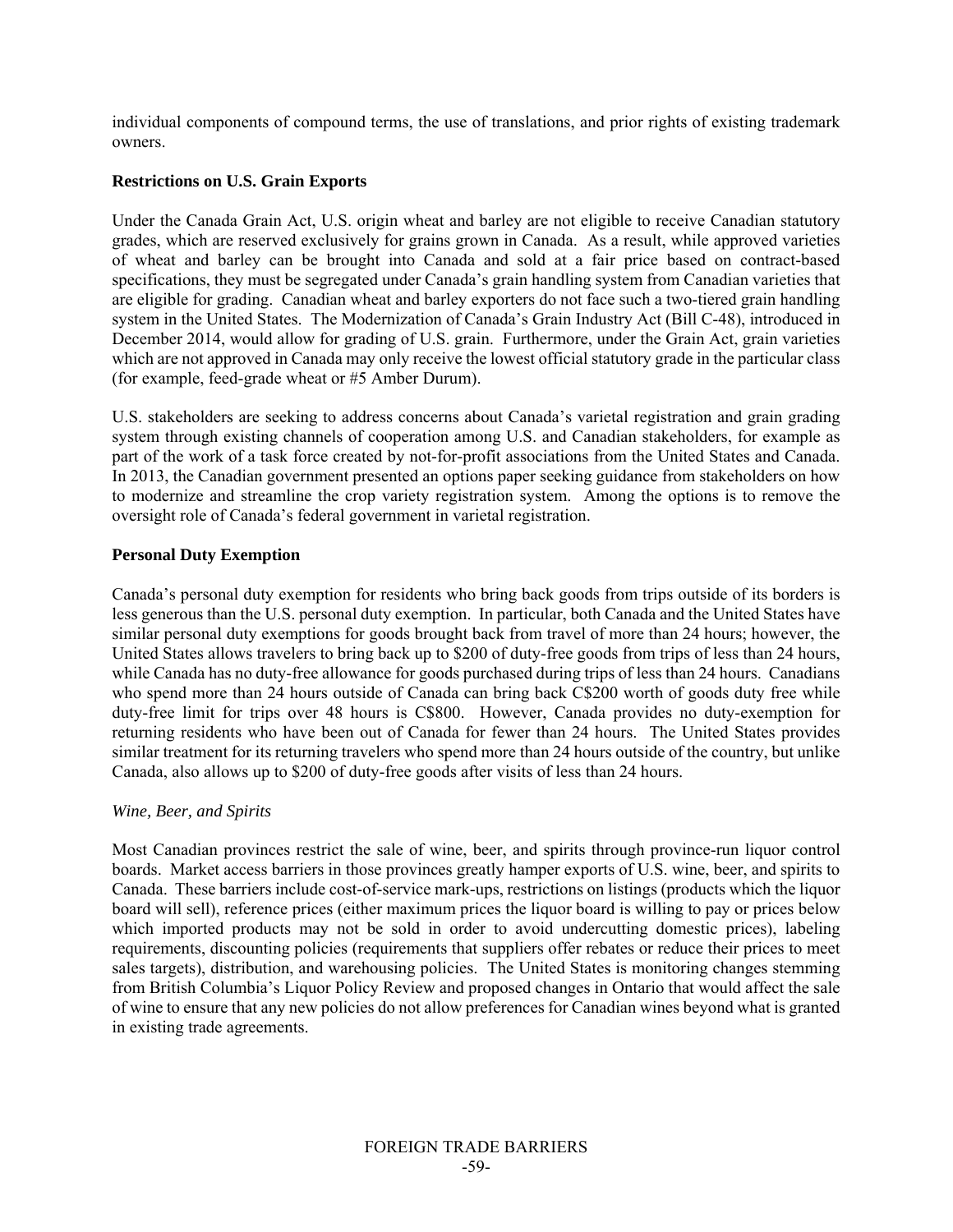In June 2012, Canada increased its personal duty exemption limit. Canadians still face high provincial taxes on personal imports of U.S. wines and spirits upon their return to Canada from the United States. This inhibits their purchases of U.S. alcoholic beverages.

## **Softwood Lumber**

The U.S-Canada Softwood Lumber Agreement (SLA) entered into force in October 2006 for a period of seven years, with option to extend the SLA for two years. In January 2012, the United States and Canada extended the SLA until October 12, 2015. The United States is currently consulting with stakeholders on how best to proceed.

## **DOMESTIC SUPPORT MEASURES**

## **Aerospace Sector Support**

Canada released a comprehensive review of its aerospace and space programs in November 2012. The review offered 17 recommendations intended to strengthen the competitiveness of Canada's aerospace and space industries and guide future government involvement in both sectors. Recommendations called on the Canadian government to create a program to support large-scale aerospace technology demonstration, co-fund a Canada-wide initiative to facilitate communication among aerospace companies and the academic community, implement a full cost-recovery model for aircraft safety certification, support aerospace worker training, and co-fund aerospace training infrastructure.

The review also recommended that the Canadian government continue funding the Strategic Aerospace and Defense Initiative (SADI). The SADI provides repayable support for strategic industrial research and precompetitive development projects in the aerospace, defense, space, and security industries, and has authorized over \$900 million to fund 27 advanced research and development (R&D) projects since its establishment in 2007. To date, SADI has disbursed nearly \$1.5 billion of which approximately \$554 million was disbursed in in 2014.

The Canadian federal government and the Quebec provincial government announced aid to the Bombardier aircraft company in 2008 to support research and development related to the launch of the new class of Bombardier CSeries commercial aircraft. The federal government has provided C\$350 million in financing for the CSeries aircraft and the government of Quebec has provided another C\$118 million. The federal government and Quebec government are also offering commercial loans to potential buyers of the aircraft. The United States will continue to monitor carefully any government financing and support of the CSeries aircraft.

While Parties to the February 2011 OECD Sector Understanding on Export Credits for Civil Aircraft implement the revised agreement, the United States also has expressed concern over the possible use of Export Development Canada (EDC) export credit financing to support commercial sales of Bombardier CSeries aircraft in the U.S. market.

Canada has committed to spend approximately \$25 million from 2009 to 2018 to support the Green Aviation Research and Development Network and provide additional funding to the National Research Council's Industrial Research Assistance Program to support R&D in Canada's aerospace sector.

## **GOVERNMENT PROCUREMENT**

Canada and the United States are signatories to three international agreements relating to government procurement (the WTO Agreement on Government Procurement (WTO GPA), the NAFTA, and the 2010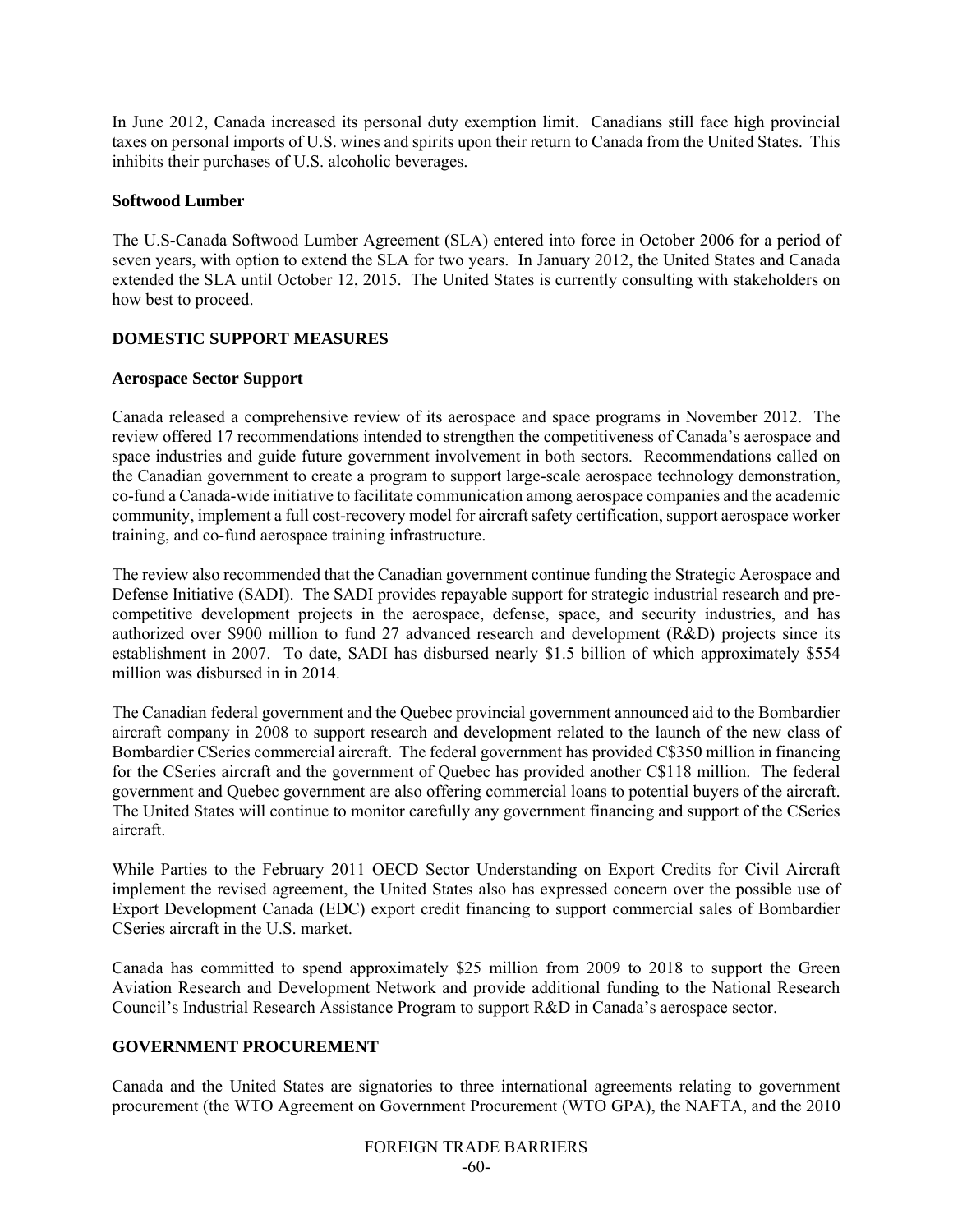United States-Canada Agreement on Government Procurement). The revised WTO GPA entered into force on April 6, 2014. The current agreements provide U.S. businesses with access to procurement conducted by most Canadian federal departments and a large number of provincial entities.

However, U.S. suppliers have only limited access under these trade agreements to procurements by Canada's Crown Corporations. While Canada has more than 40 Crown Corporations, only seven are covered under trade agreements with the United States.

## **Quebec Local Content Requirements**

Hydro-Québec, a Crown Corporation of the province of Quebec (not covered under any of Canada's procurement agreements with the United States) continues to maintain a local content requirement in its bids for wind energy projects. Requirements for calls for tenders for wind farm projects are established by administrative regulations from the government of Quebec, and current rules stipulate that 60 percent of the value of all wind farm projects must be Quebec content, including 35 percent content required to originate from Gaspésie-Iles-de-la-Madeleine. These local content requirements pose significant hurdles for U.S. companies in the renewable energy sector in Canada.

## **INTELLECTUAL PROPERTY RIGHTS PROTECTION**

Protection and enforcement of intellectual property rights is a continuing priority in bilateral trade relations with Canada. In 2012, the U.S. Government moved Canada from the Priority Watch List to the Watch List in light of steps taken to improve copyright protection through the Copyright Modernization Act. With respect to pharmaceuticals, the United States continues to have serious concerns about the impact of the heightened patent utility requirements that Canadian courts have adopted. On enforcement issues, Canada's Parliament passed the Combating Counterfeit Products Act December 9, 2014. The United States is disappointed that Canada did not amend this legislation to allow for inspection of in-transit counterfeit trademark goods and pirated copyright goods entering Canada destined for the United States.

## **SERVICES BARRIERS**

#### **Telecommunications**

Canada no longer maintains foreign ownership restrictions for carriers with less than 10 percent share of the total Canadian telecommunications market, following an amendment to the *Telecommunications Act* in June 2012. Foreign-owned carriers are permitted to continue operating if their market share grows beyond 10 percent, provided the increase does not result from the acquisition of, or merger with, another Canadian carrier. Canada capped the amount of spectrum that all large incumbent companies could purchase in the January 2014 700 MHz spectrum auction in an effort to facilitate greater competition in the sector. No foreign entities participated in the auction, which resulted in Canada's three large incumbent wireless providers winning 85 percent of the available blocks. Canada has blocked deals it believes would lead to excessive spectrum concentration among market leaders, and set aside 60 percent of spectrum auctioned off in March 2015 for new wireless entrants as part of its plan to increase competition in Canada's wireless sector. The federal government included a provision to cap wholesale domestic wireless roaming rates in its 2014 budget implementation act. The measure is intended to foster increased competition in Canada's telecom sector by preventing large wireless carriers from charging smaller providers higher roaming rates than they would charge their own customers.

Canada maintains a 46.7 percent limit on foreign ownership of certain suppliers (i.e. those with more than 10 percent market share) of facilities-based telecommunications services, except for submarine cable operations. This is one of the most restrictive regimes among developed countries. Canada also requires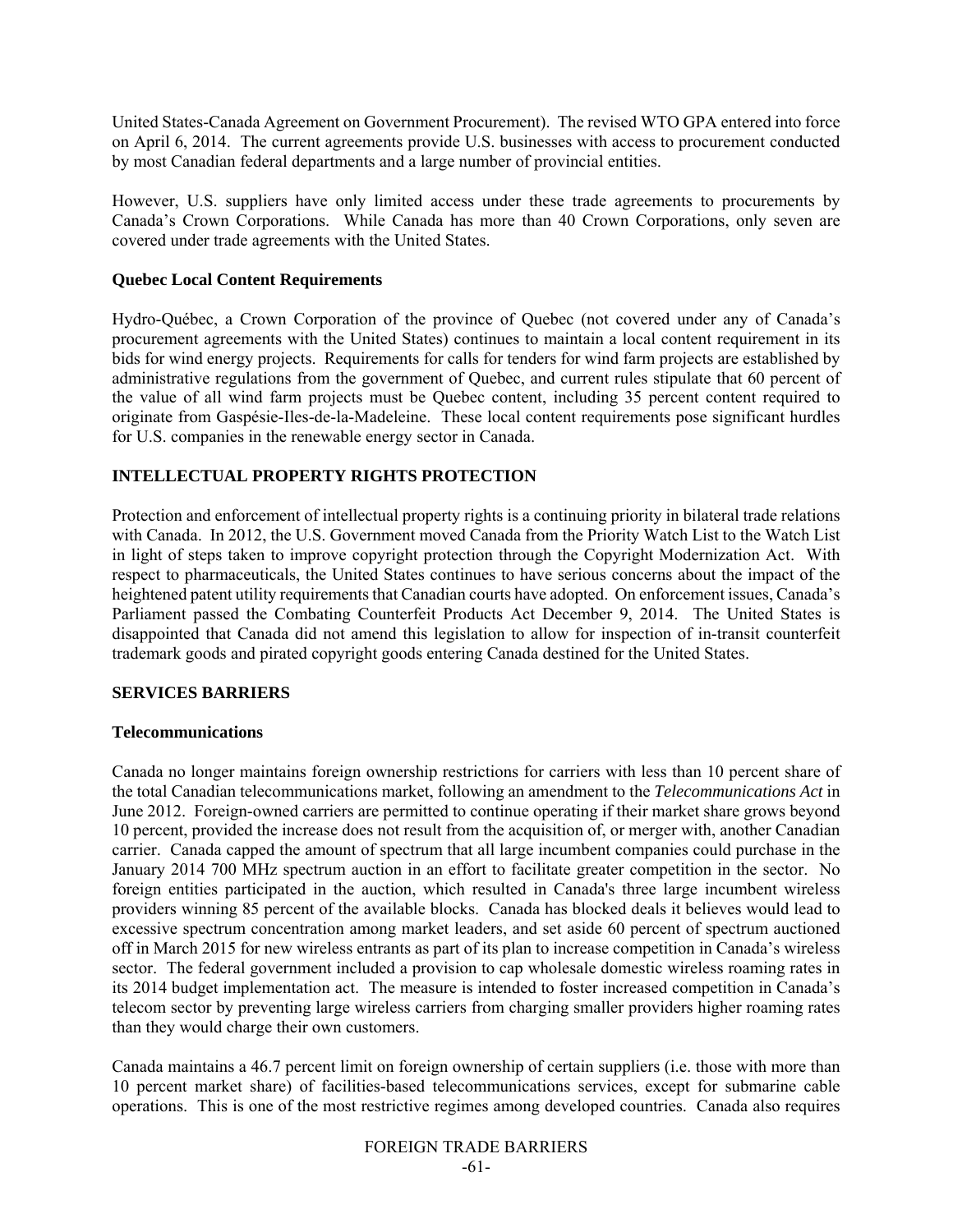that at least 80 percent of the members of the board of directors of facilities-based telecommunications service suppliers must be Canadian citizens. As a consequence of these restrictions on foreign ownership, U.S. firms' presence in the Canadian market as wholly U.S.-owned operators has been limited to that of a reseller, dependent on Canadian facilities-based operators for critical services and component parts.

## **Canadian Content in Broadcasting**

The Canadian Radio-television and Telecommunications Commission (CRTC) imposes quotas that determine both the minimum Canadian programming expenditure (CPE) and the minimum amount of Canadian programming that licensed Canadian broadcasters must carry (Exhibition Quota). Large English language private broadcaster groups have a CPE obligation equal to 30 percent of the group's gross revenues from their conventional signals, specialty, and pay services. In March 2015, the CRTC announced that it will eliminate the 55 percent daytime Canadian-content quota. The CRTC maintained the Exhibition Quota for primetime at 50 percent from 6 p.m. to 11 p.m.

Specialty services and pay TV services that are not part of a large English language private broadcasting group are now subject to a 35 percent requirement throughout the day, with no primetime quota.

For cable TV and direct-to-home broadcast services, more than 50 percent of the channels received by subscribers must be Canadian programming services. Non-Canadian channels must be pre-approved ("listed") by the CRTC. Upon an appeal from a Canadian licensee, the CRTC may determine that a non-Canadian channel competes with a Canadian pay or specialty service, in which case the CRTC may either remove the non-Canadian channel from the list (thereby revoking approval to provide service) or shift the channel into a less competitive location on the channel dial.

The CRTC also requires that 35 percent of popular musical selections broadcast on the radio qualify as "Canadian" under a Canadian government-determined point system.

The CRTC held stakeholder hearings in September 2014 to discuss changes to the Canadian broadcasting system and ways to improve consumer choice and flexibility. A proposal to apply a restrictive code of conduct designed for vertically-integrated suppliers in Canada (*i.e.*, suppliers that own infrastructure and programming) to foreign programming suppliers as well (who by definition cannot be vertically integrated, as foreign suppliers are prohibited from owning video distribution infrastructure in Canada) has raised significant stakeholder concern. The CRTC is expected to make its final recommendations to the Canadian government in 2015.

## **INVESTMENT BARRIERS**

The Investment Canada Act (ICA) has regulated foreign investment in Canada since 1985. Foreign investors must notify the government of Canada prior to the direct or indirect acquisition of an existing Canadian business above a particular threshold value. In 2014, the threshold for review of investments/acquisitions by companies from World Trade Organization (WTO) Members was \$354 million. Canada amended the ICA in 2009 to raise the threshold for review to \$1 billion over a four-year period, although bids by foreign state owned enterprises (SOEs) will remain subject to the current \$354 million threshold. The new thresholds will come into force once regulations are drafted and published. Industry Canada is the government of Canada's reviewing authority for most investments, except for those related to cultural industries, which come under the jurisdiction of the Department of Heritage. Foreign acquisition proposals under government review must demonstrate a "net benefit" to Canada to be approved. The Industry Minister may disclose publicly that an investment proposal does not satisfy the net benefit test and publicly explain the reasons for denying the investment, so long as the explanation will not do harm to the Canadian business or the foreign investor.